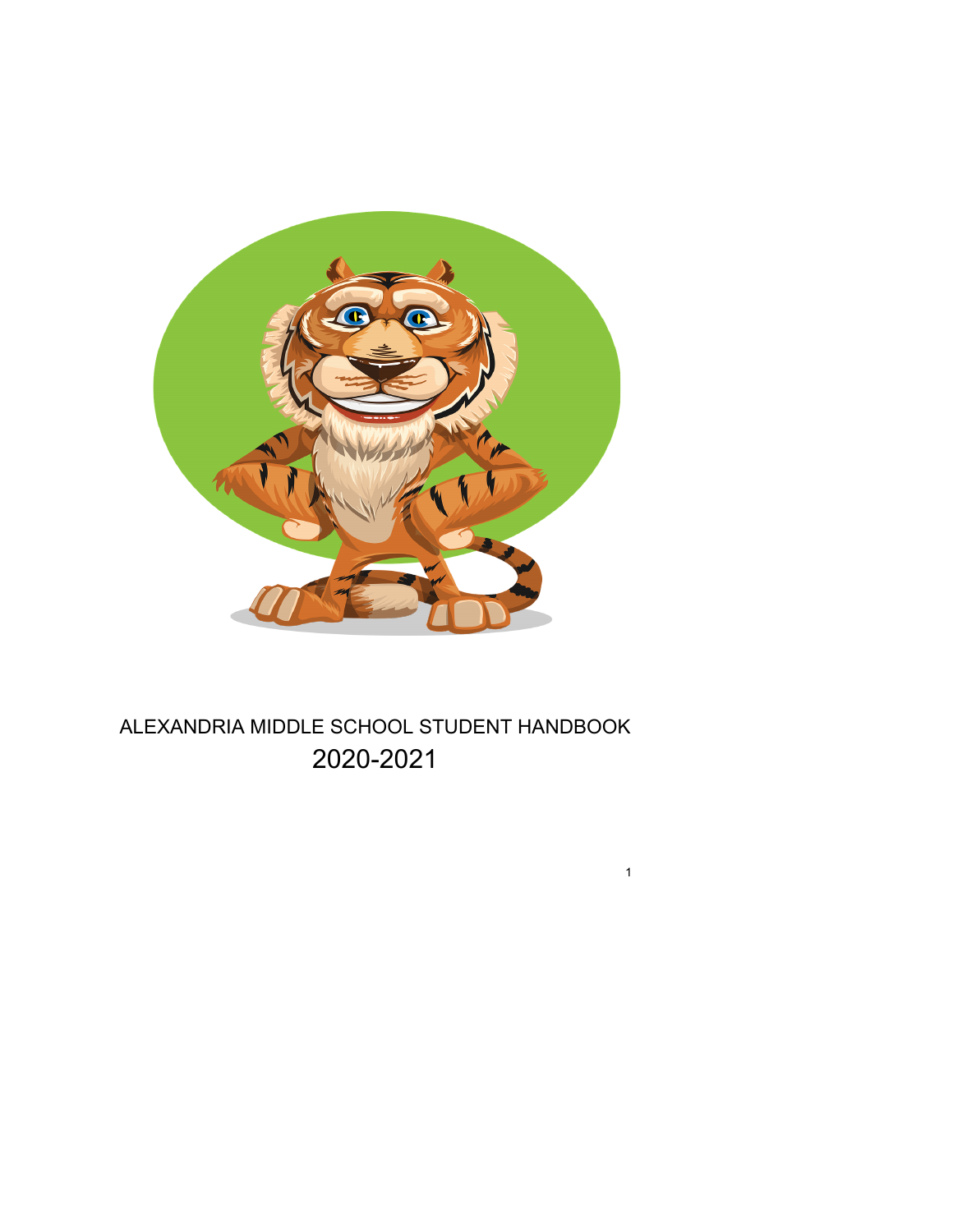# **Welcome to the 2020-2021 School Year**

Dear AMS Students,

As we prepare for this unique year, we are going to do as much as we can to engage you. This may look very different but the teachers and staff will work hard to provide you with a meaningful experience which will help make this year a success.

What I believe is really important for you to understand is that Alexandria Middle School is just as much your building as it is the teachers'. To this end, it takes an effort by all of us to continue to make school a positive learning and social experience for everyone. Attached to this note is the student code of conduct. Though there are several pages to this document, there is nothing written here which is hard to follow. As I said, it is all of our responsibility to look out for one another and treat each other with respect.

This year has started off like no other but as time goes on, I look forward to meeting all of you, holding conversations with you and observing you demonstrating what makes Alexandria Middle School a great learning community.

2

Respectfully,

Mr. McPeek AMS Principal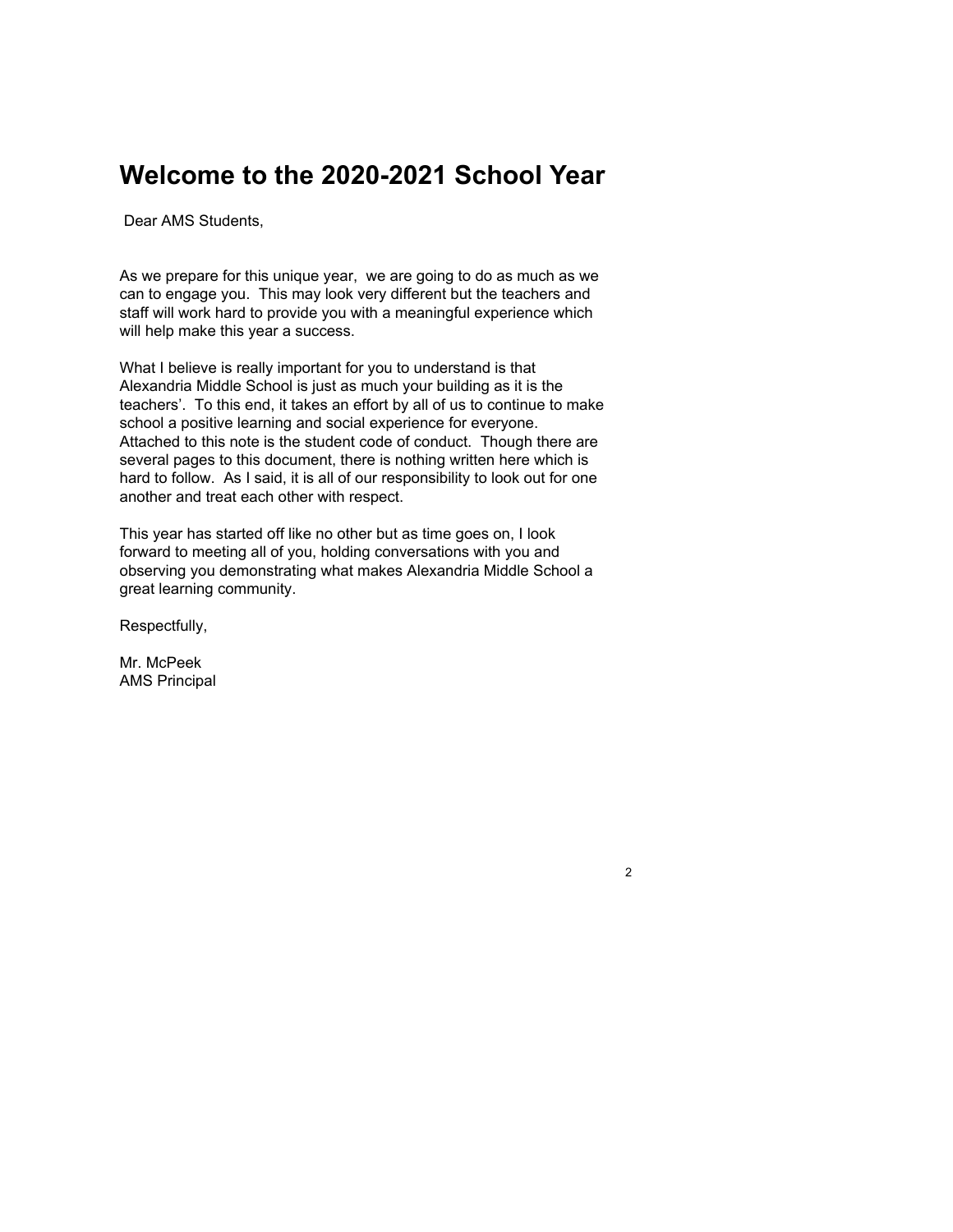## What is the Code of Conduct?

The Alexandria Township School District expects students to treat others with respect and demonstrate positive examples of behavior.

# PRINCIPLES:

- Every person (students, staff) deserves to be respected
- Every person deserves to be safe, feel safe, and be free from danger
- Students attend school to learn academics, behavioral skills, social skills and this learning is enhanced in a physically and emotionally safe environment
- Learning is enhanced by the establishment of academic and behavioral expectations

# The Code of Conduct is enforced:

- On school property prior to, during, and following regular school hours. This includes activities before or after school.
- While you are on the bus
- At school-sponsored events and other events in our building or away from school grounds including field trips and sporting events

## SCHOOL-WIDE EXPECTATIONS

- Resolve disputes without verbal or physical confrontation (ASK FOR HELP from an adult).
- Respect and value differences in race, religion, and ethnic background.
- Avoid any form of unwanted physical contact while in school or at school events.
- Settle disputes without resorting to the use of profanity, obscenity, insults, put downs, or threats.
- Treat school property with respect and leave property which does not belong to you alone. Return all found items to the main office.
- Refrain from all forms of bullying or harassment.

## Do the job that your school and your parents/guardians expect of you.

- Attend school daily.
- Be on time for school and class. Avoid loitering in the hallways, bathrooms etc.

- Be prepared with materials you will need for class.
- Make the best use of all educational time.
- Cooperate with all staff members and your peers at all times.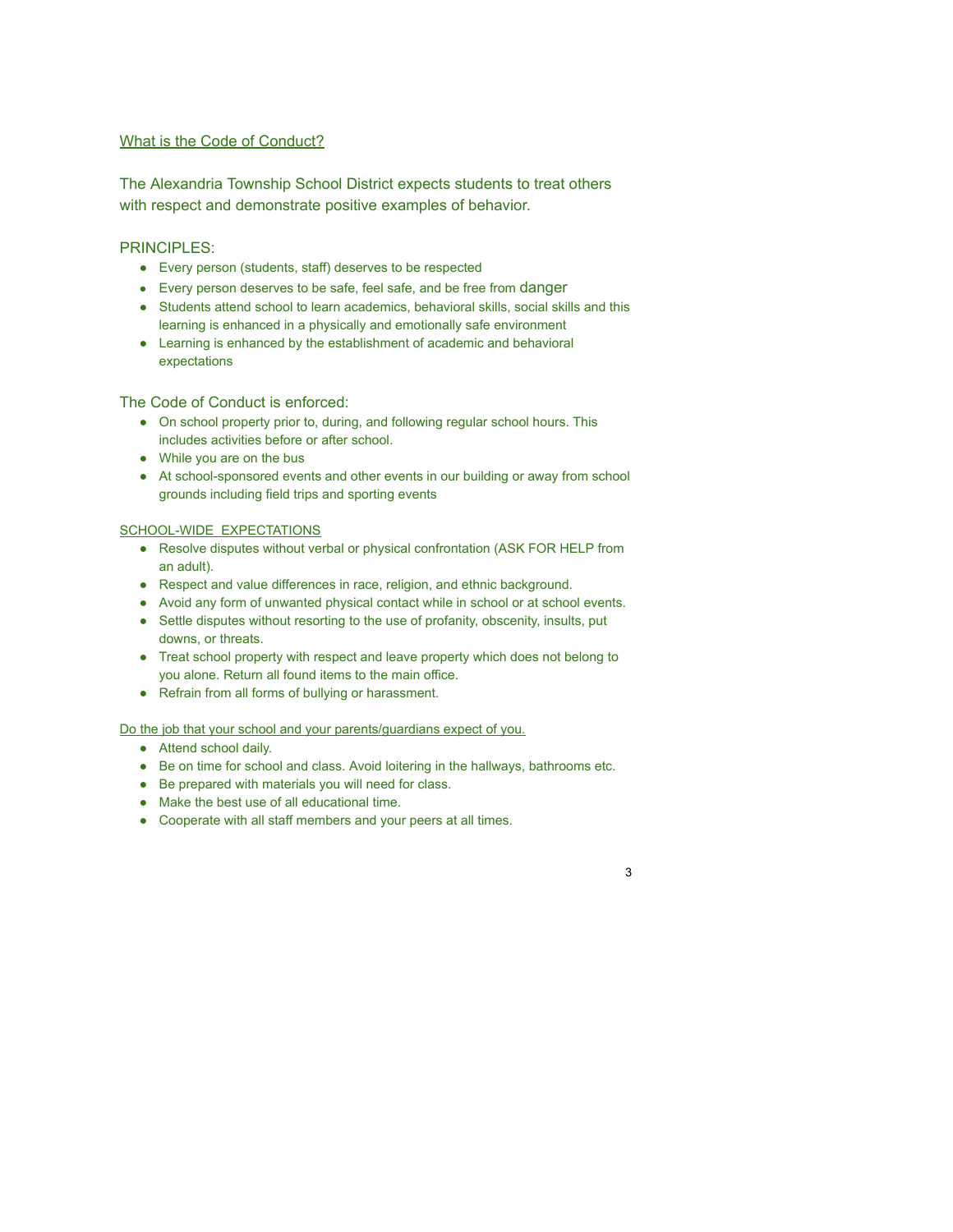● Turn in all work within the allotted time frame.

Dress and act appropriately during school and school functions.

- The students dress and appearance must not distract from or disturb the educational process in any manner.
- Students are expected to leave all outerwear in their lockers.
- Clothing with references to alcohol, drugs, cigarettes and violence are not considered appropriate for school.
- Students are expected to avoid wearing sleeveless t-shirts, spaghetti-strapped shirts, bare midriffs, excessively short shorts or skirts, exposed underwear or pajama bottoms.
- Footwear must be securely fastened to the ankle. No flip-flops.
- Students are expected to avoid wearing revealing, ripped and torn clothing. Excessively tight clothing is not acceptable for school.
- Hats and sunglasses are not permitted inside school.

Contribute to the Safety of all members of the School community

- Walking is the expected pace students should adhere to when in the school building.
- Students are expected to show self-control and patience when walking in the halls. Pushing, shoving, horseplay and tripping can be dangerous.
- Students are expected to treat all emergency and fire drills as serious events and behave accordingly.
- Students are expected to treat their bus driver as they would treat their teacher.

Follow school policy regarding the following items which ARE NOT permitted in school

- It is expected that cell phones will be kept in lockers at all times and not used at any time inside the building.
- Students are expected to leave their personal electronics and other non-academic items at home including cards, dice, toys, drones, and video games.
- Students are expected to demonstrate integrity in academic work; cheating and plagiarizing will not be tolerated.
- Students should leave excessive amounts of money and valuable items at home. The school accepts no responsibility for items brought to school in opposition to these restrictions.

4

Respect yourself, respect others, respect your school.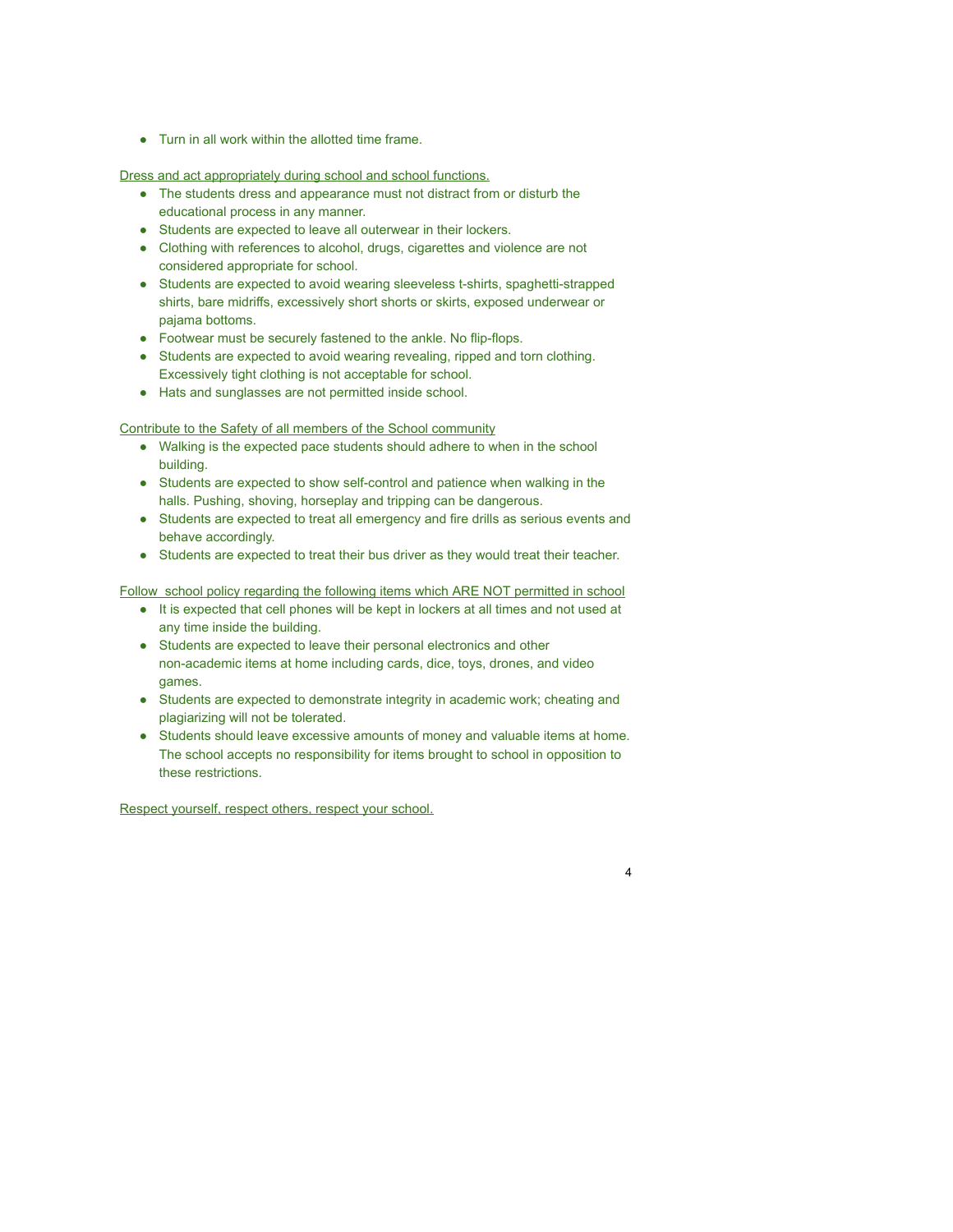Students shall respect themselves and everyone in the school community in the following ways:

- Follow classroom rules set by teachers.
- Be polite.
- Use appropriate language with no profanity.
- Follow the Dress Code.
- Treat others as they want to be treated.
- Keep AMS bully-free, including reporting all incidents of bullying.

Students shall respect school property by demonstrating the following behaviors:

- Keep desks, walls, and lockers clean
- Take care of books, iPADS, and all other school materials.
- Respect hallway and classroom bulletin boards and displays.
- Use ALL school facilities as intended, including bathrooms and locker rooms.

## GENERAL BEHAVIORAL EXPECTATIONS

\*\*\*\*FOLLOW ALL SCHOOL RULES\*\*\*\*

#### **In the school building and classroom:**

- Keep hands, feet, and objects to yourself.
- Follow the fire and safety rules.

#### **In the hallway:**

- Walk quietly and orderly in the hallway.
- Use an inside voice (absolutely no screaming).
- Walk to the right.
- Respect other people's space. Keep your hands and feet to yourself.
- Respect the learning that is going on in the classes that you pass by being quiet.
- Hold the doors for others.
- Absolutely NO RUNNING or horseplay.

#### **In the cafeteria:**

- Follow directions and cooperate with the staff on duty.
- Do not throw food or objects.
- Use good manners and appropriate voice level.
- Remain seated unless purchasing lunch, snack, or throwing out your trash.

- Place cans and trash in the proper bins.
- No one is permitted to wander around from table to table.